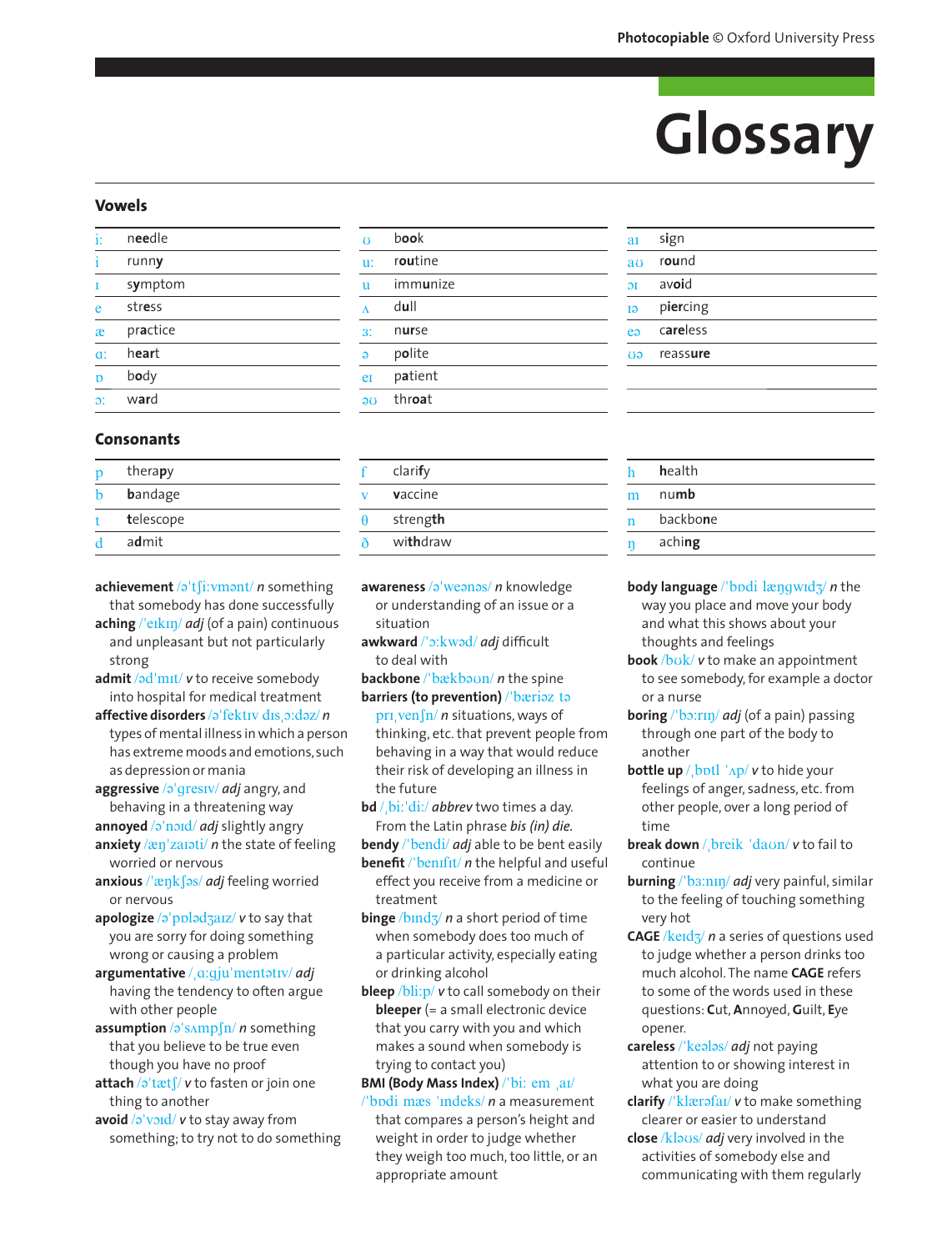- **cognitive** /'kpgnatry/ *adj* connected with mental processes of understanding
- **cognitive behavioral therapy**  /kpgnativ bi'heivjaral ,  $\theta$ erapi/ *n*

a form of treatment for mental illness that attempts to treat the condition by changing the way a patient thinks and behaves

**colleague** /'kpli:g/ *n* a person that you work with

**collective** /ka'lektIv/ *adj* done or shared by all members of a group of people

- **come and go** / k Am an 'gau/ **v** to be present for a short time and then go away
- **come round** / k Am 'raund/ *v* to become conscious again
- **concentration** / kpnsn'treifn/ *n* the ability to direct all your attention on one thing

**consent** /kon'sent/ *n* permission from a patient for a doctor to do a particular medical procedure

cooperate /kau'ppareIt/ *v* to work together with another person in order to achieve something

**cooperation** /kou ppo'reIfn/ *n* the act of working together to achieve a shared aim

## **coping mechanisms**

/'kaopin mekanizamz/ *n* ways or methods for dealing with difficult situations

**critical** /"krItIkl/ *adj* saying what you think is bad about a person or thing **croup** /kru:p/ *n* a disease affecting

children that makes them cough a lot and have difficulty breathing

crushing /'kr^[II]/ *adj* (of a pain) feeling that something is pressing down extremely hard on a particular area of your body

**culture**  $\frac{|k_A|}{\delta(r)}$  *n* the customs, beliefs, and way of life of a particular country or group

defensive /dɪ<sup>'</sup>fensɪv/ *adj* behaving in an angry or offended manner because you feel that people are criticizing you

denial /dɪ'naɪəl/ *n* a refusal to accept that something unpleasant or painful is true

depression /dɪ'prefn/ *n* a medical condition in which a person feels very sad and anxious, with little energy or interest in life

devise /dɪ'vaɪz/ *v* to invent or create a new way of doing something

diet /'daiat/ *n* 1 the food that a person usually eats and drinks each day **2** a reduced amount of food that a person eats because they want to lose weight; a time when a person only eats this reduced amount

**disbelief** / disbility *n* an inability or a refusal to accept that something is real or true

discriminate /dɪ'skrɪmɪneɪt/ *v* to unfairly treat one person or group worse/ better than another

dislike /dɪs'laɪk/ *v* to not like somebody or something

distracted /di<sup>'</sup>stræktid/ *adj* unable to pay attention to something because you are thinking about something else

district nurse / distrikt 'n3:s/ *n* a nurse who works in a particular area and who visits patients in their homes

diversity /daI'v3:sati/ *n* the quality or fact of including a range of people of different race, class, religion, etc.

donor card /'dauna ka:d/ *n* a small card that a person carries which gives permission for doctors to use parts of their body after their death

drain /drem/ *v* to remove liquid dull /d<sub>A</sub>l/ *adj* (of a pain) not very severe, but continuous

**-ectomy** /'ektami/ *suffix* concerning the surgical removal of an organ or a part of the body

**efficient** /I'fIfnt/ *adj* doing something well and thoroughly with no waste of time, money, or energy

**empathy** / $\text{'empə}\theta\text{i}$  *n* the ability to understand another person's feelings

Note: The words **empathy** and **sympathy** are often confused.

**encourage** /m'kArIdz/ *v* to give somebody hope and support

**endoscope** /'endoskoup/ *n* a small camera on a long thin tube which can be put into a person's body in order to view the areas inside

**excruciating** /Ik'skru: fiertin/ *adj* (of a pain) extremely severe

**excuse me** /Ik"skju:z mi/ *phrase* used politely to get somebody's attention, especially somebody you do not know

**exercise** / 'eksasaIz/ *n* physical activity that you do to stay healthy or become stronger

fade /feɪd/ *v* to become very weak and die

flamboyant /flæm'borant/ *adj* (about a person) tending to attract attention because they dress or behave in an exciting or unusual way

**foolproof** /"fu:lpru:f/ *adj* (of a plan, method, etc.) certain to succeed

**g** /dZi:/ *abbrev* gram

**gastroscopy** /gæ"strQsk@pi/ *n* a medical examination of the stomach using an **endoscope**

## **general practitioner**

/ dzenral præk'tIfana(r)/ *n* a doctor who is trained in general medicine and who treats patients in a local community rather than at a hospital

**go over**  $\frac{1}{2}$   $q \cdot q$   $q \cdot q$   $q \cdot q$   $q \cdot q$   $q \cdot q$   $q \cdot q$   $q \cdot q$   $q \cdot q$   $q \cdot q$ something carefully, especially by repeating it

**good practice** / **gud** 'præktis/ *n* a way of doing something that is a good example of how it should be done and which can be copied by other groups or organizations

**gripping** /"grIpIN/ *adj* (of a pain) feeling as if something is squeezing or holding a part of your body very hard

**guilty** /gIlti/ *adj* feeling ashamed because you feel that you have done something wrong

**habits** /"h&bIts/ *n* actions or activities that you often do frequently, usually without thinking

**halal** /"h&l&l/ *adj* (of meat) from an animal that has been killed according to Muslim law

**health visitor** /'hel $\theta$  vizito(r)/ *n* a trained nurse who visits people in their homes in order to give them advice on medical care, for example advising new parents on how to look after their baby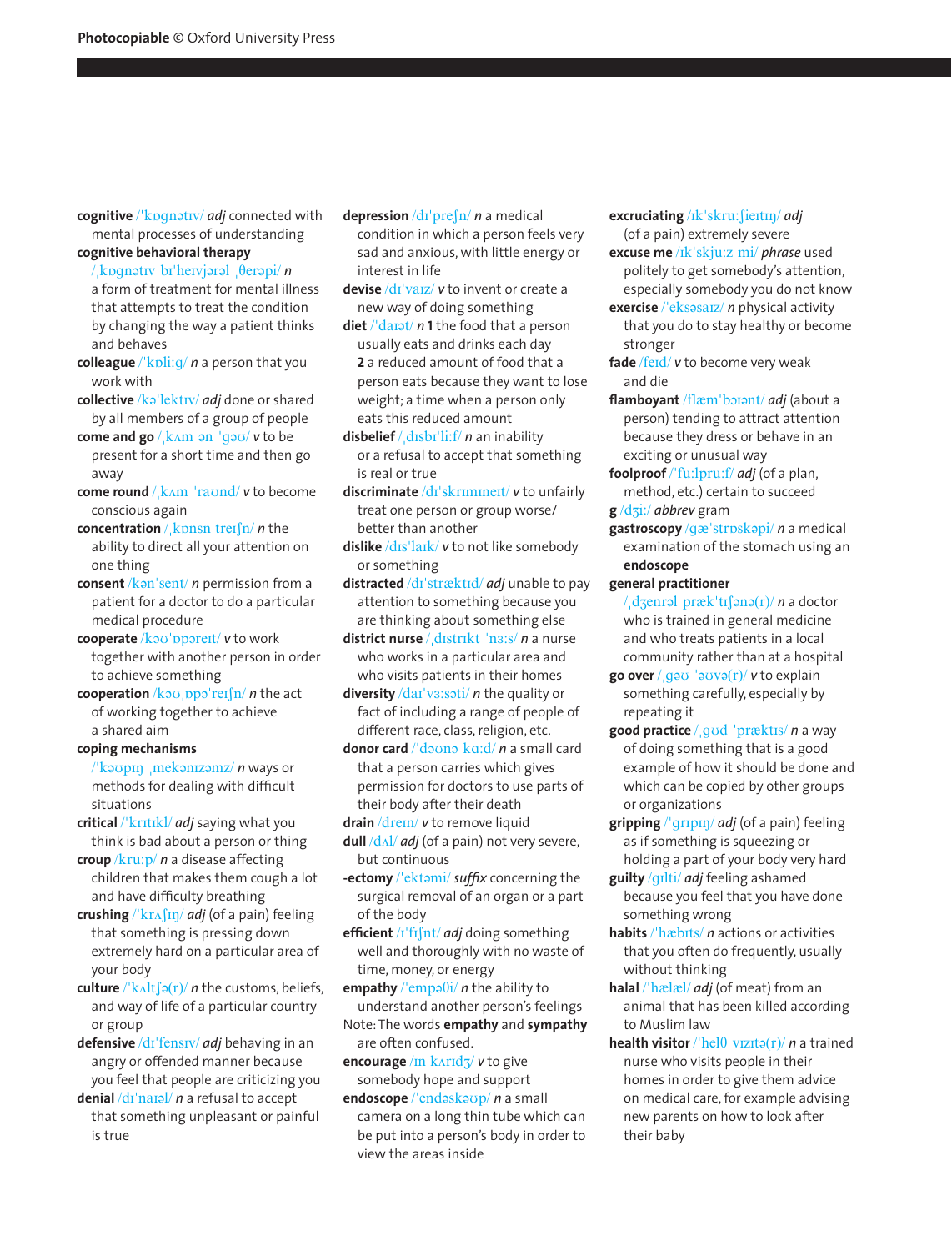- **hobbies** /'hpbi:z/ *n* activities that you do for pleasure when you are not working
- honest /'pnist/ *adj* always telling the truth
- **I'd rather** / and 'ra: $\delta \varphi(r)$  *phrase* I would prefer to
- **ignore**  $/(q \cdot n)(r)/v$  to pay no attention to something
- **IM** / aI 'em/ *abbrev* intramuscular
- **immunization** / *ImjunaI'zeIfn/ n* the action of protecting a person from a disease, usually by injecting them with a vaccine
- **informed consent** /In fo:md kan'sent/ *n* permission for a medical procedure that is given by a patient after the procedure has been explained by a doctor, nurse, etc.

INH / aI en 'eIt S/ abbrev by inhalation **initial assessment** /I'nIfl a sesmant/ *n* the formal judgement of a doctor or a nurse concerning what illness a patient is suffering from and what is the best way to treat this, made

the first time **instrument** /'Instramant/ *n* a tool or device used for a particular task, especially for delicate or scientific work

after they interview the patient for

**intense** /In"tens/ *adj* very great; very strong

**interrupt** / Intə rapt/ *v* to say or do something that makes somebody stop what they are saying or doing

**isolation** / also leisely *n* the state or feeling of being alone or separate from other people

**IV** / aI 'vi:/ *abbrev* intravenous

 $\frac{1}{2}$  **job application** /  $\frac{1}{2}$   $\frac{1}{2}$   $\frac{1}{2}$   $\frac{1}{2}$   $\frac{1}{2}$   $\frac{1}{2}$   $\frac{1}{2}$   $\frac{1}{2}$   $\frac{1}{2}$   $\frac{1}{2}$   $\frac{1}{2}$   $\frac{1}{2}$   $\frac{1}{2}$   $\frac{1}{2}$   $\frac{1}{2}$   $\frac{1}{2}$   $\frac{1}{2}$   $\frac{1}{2}$   $\frac{1}{2}$  a formal, usually written, request for a job

**key** /ki:/ *adj* most important; essential

**kick** /kIk/ *v* to stop doing something harmful that you have done for a long time, for example a bad habit

**kosher** /'kaussalery/ *adj* (of food) prepared according to the rules of Jewish law

**lifestyle** /'larfstarl/ *n* the way in which a person lives, for example the type of job they have or the type of hobbies they enjoy

- **mania** / memia/ *n* a mental illness in which a person has extreme moods during which they become very active and highly excited
- **Marie Curie nurse** / mæri kjuari 'n3:s/ *n* a type of nurse who takes care of people who are dying from illnesses such as cancer

**mark** /mg:k/ *v* to indicate the position of something, for example by drawing or writing on a person's skin in order to show where to insert a needle

metaphysics / meta'fiziks/ *n* the branch of philosophy that deals with the nature of existence, truth, and knowledge

**midwife** /"mIdwaIf/ *n* a person who is trained to help women give birth to babies

**mini–mental state examination** / mini mentl stert IgzæmI'neIfn/ *n* a short test that is used to judge if a person has dementia (= a severe decline in mental functioning, usually due to old age)

mini-targets /'mini ta:gits/ *n* a small aim or objective that you try to achieve in the near future

**moderate** /'mpdarat/ *adj* eating or drinking sensible amounts; not extreme

**motivate** /"m@UtIveIt/ *v* to make somebody want to do something that requires hard work or effort

**multicultural** / mAlti'kAltfaral/ *adj* for or including people of several different races, religions, languages and traditions

multidisciplinary / maltidIsa'plmari/ *adj* involving several different areas of medicine

**NEB** /%en i: "bi:/ *abbrev* by nebulizer

**non-judgemental** /'npn dz^dz, mentl/ adj (used about a person's attitude) not critical of other people

**non-verbal communication** / npnv3:bl  $k$ *emju:ni'keIfn/ n* the expression of ideas and feelings without the use of words or speech

**not be yourself** / npt bi jo:'self/ *phrase* to not be in a normal state of body or mind

- **numb** /nAm/ *v* to make a part of your body unable to feel anything (= to make it numb); anaesthetize
- **numbness** /'nAmnas/ *n* the inability to feel anything
- **O/E** /au i:/ *abbrev* on examination
- **obesity** /au'bi:sati/ *n* the condition of being very fat, in a way that is not healthy
- **obtain** /ab'tem/ *v* to get something, such as **consent** from a patient for an operation
- **od**  $/$  av  $'di$ :/ *abbrev* every day; once a day. From the Latin phrase *omni die*.
- **offend** /a'fend/ *v* to make somebody feel upset or angry because of something you say or do
- **om** / **a** $\frac{1}{2}$  **brev** every morning. From the Latin phrase *omni mane*.
- **on**  $/$  *o* 'en *abbrev* every night. From the Latin phrase *omni nocte*.
- **organ transplant** /'o:gon ,trænspla: nt/ *n* a medical operation in which a damaged organ, such as a heart or kidney, is replaced with one from another person
- **-oscopy** /'pskapi/ *suffix* concerning the act of examining or viewing a part of the body
- **-ostomy** /'pstami/ *suffix* concerning the act of creating an opening in a part of the body
- **overweight** / auva wet/ 1 *adj* weighing more than is healthy **2** *n* the condition of weighing more than is healthy
- **panic** /"p&nIk/ *n* a sudden feeling of great fear that makes you unable to think calmly

**partnership** /'pa:tnəfip/ *n* a relationship between two people or two organizations who work together on a particular activity

- **pass away** /%pA:s @"weI/ *v* to die. **Pass away** is used instead of the word *die* in order to avoid upsetting somebody
- **patient** /'peIfnt/ *adj* able to wait for a long time or accept difficulties without becoming angry
- **persistent** /pəˈsɪstənt/ *adj* (of a pain) continuing for a long period of time without interruption or occurring regularly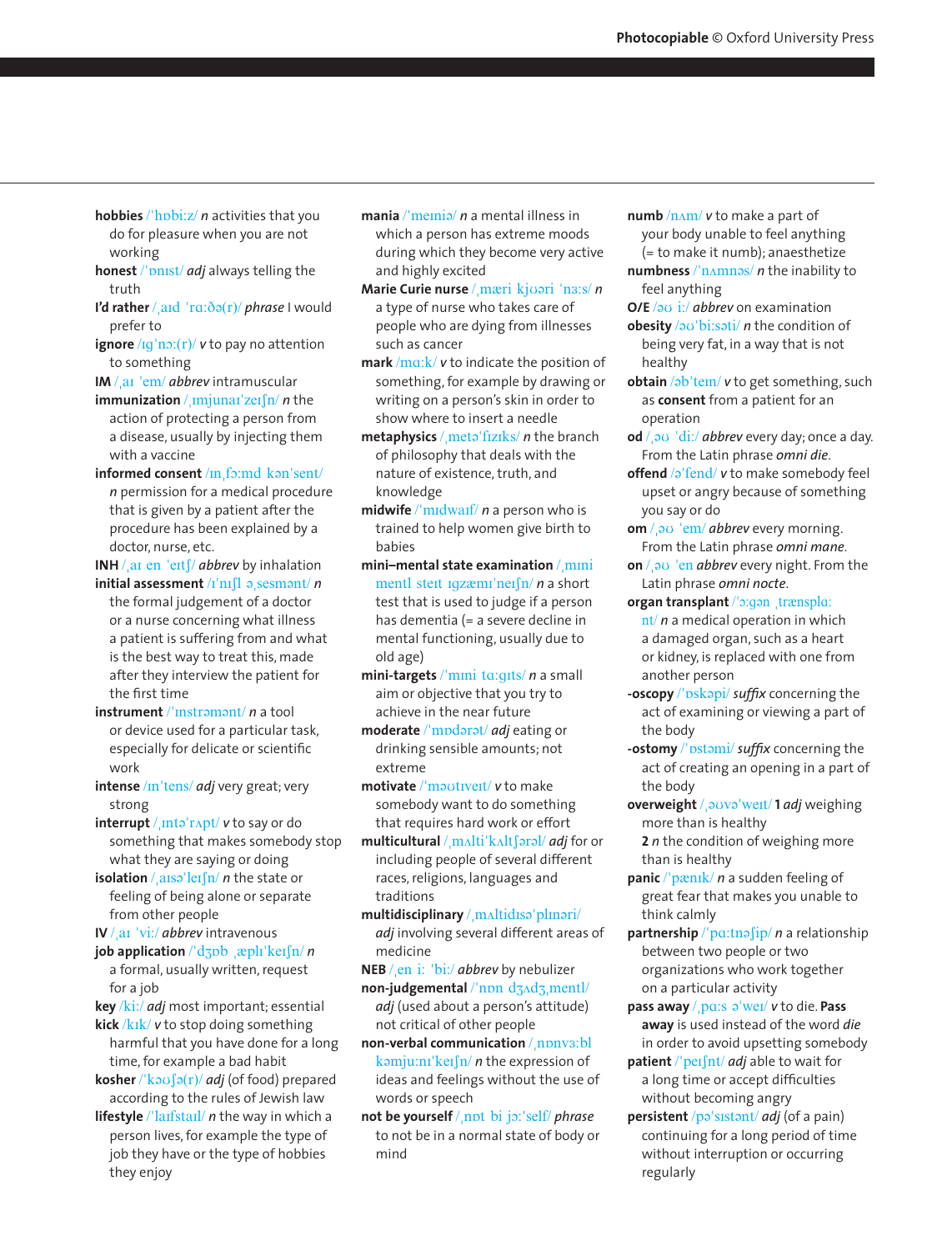- **perspective** /pəˈspektɪv/ *n* a particular view or way of thinking about something
- **piercing** / 'pIasIII / *adj* (of a pain) feeling as if a sharp object is being pushed into the body
- **pinprick** /"pInprIk/ *n* a short, mildly sharp sensation, similar to that produced by a pin when it breaks your skin
- **PO** */* pi: 'au/ *abbrev* by mouth. From the Latin phrase *per os.*
- **polite** /pə'laɪt/ *adj* having good manners and showing respect for the feelings of others
- **politeness** /pə'laItnəs/ *n* the fact of having good manners and showing respect and consideration for the feelings of others
- pop /ppp/ *v* to go somewhere or put something somewhere quickly or for a short time. This verb is normally used with a word such as *up*, *off*, etc. *◊Pop up on the table, please. ◊ Could you please pop your clothes off.*
- **PR** */ pi: 'a:(r)/ abbrev* through the rectum. From the Latin phrase *per rectum*.
- **practice** /'præktis/ *n* the place where a doctor of general medicine (= a general practitioner) advises and treats their patients; the work or business of a general practitioner
- **practice manager** /'præktis  $\frac{1}{2}$  mænidzə(r) *n* the person who is in charge of running and organizing a **practice**, for example by managing the staff, dealing with financial matters, etc.
- **practice nurse** /'præktis nass/ *n* a nurse who works in a **practice**, and who performs routine medical procedures such as giving injections
- **prefer** /pri'f3:(r)/ **v** to like one thing or person better than another
- **prepare**  $/$ prI'pe $\rho$ (r)  $/$  *v* to make something ready to be used
- prn / pi: a:r 'en/ *abbrev* as needed; when required. From the Latin phrase *pro re nata*.
- **procedure** /pro'si:dzo(r)/ *n* a medical operation
- **process** /'prauses/ *n* a series of things that are done in order to achieve a particular result
- prohibited /pro'hIbItId/ *adj* not allowed or permitted, especially by law
- **prone** /praun/ *adj* having the tendency to suffer from a particular illness or condition
- **psychological** /%saIk@"lQdZIkl/ *adj*  connected with a person's mind and the way in which it works
- **psychosis /saI'kausIs/** *n* a serious mental illness in which the patient loses contact with reality, for example by hearing voices
- **psychotherapy** / sarka <del>U'  $\theta$ erapi</del>/ *n* the treatment of mental illness by talking with a patient rather than by giving them drugs
- **qds** /%kju: di: "es/ *abbrev* four times each day. From the Latin phrase *quater die sumendus*.
- **reassurance** / ri:a' foarans/ *n* the act of giving advice or help that removes a person's doubts or fears
- **receptionist** /rɪ'sepfənɪst/ *n* a person whose job is to deal with patients as they arrive at a doctor's practice, take appointments over the telephone, etc.
- **referral letter**  $/rr$ <sup>t</sup>s:rol  $leto(r)/n$  a letter written by a doctor that directs their patient to another person in the medical service for further treatment
- **reflection** /rɪ'flek fn/ *n* careful thought about something, for example about your work or behaviour; a written record of these thoughts
- **regretful** /rI"gretfl/ *adj* feeling sadness or disappointment because of something that you have done or not done
- reliable /rI'laIabl/ *adj* able to be trusted to do something well; that you can rely on
- **resignation** / rezig 'neifn/ *n* the state of having accepted an unpleasant situation because it cannot be changed
- **respect** /rI"spekt/ *n* polite behaviour that shows that you consider someone important
- **respectful** /rI"spektfl/ *adj* showing respect and consideration for other people
- **responsibility** /rI, sppnsa' bIlati/ *n* a duty to deal with or take care of something, so that you may be blamed if something goes wrong
- restless /'restlas/ *adj* unable to stay still; moving continuously
- **rewarding** /rI"wO:dIN/ *adj* (of an activity) satisfying because you think it is useful or important
- **role** /roul/ *n* the function or position of somebody or something in a group, an organization, a situation, etc.
- **routine** /ru:"ti:n/ *n* the way you normally do things, especially when this follows a fixed order
- **RTA** */ a: ti: 'eI/ abbrev a road traffic* accident, such as a car crash. This is also referred to as an  $RTI$  (= road traffic incident).
- **run (a temperature)**  $/$ r  $\Lambda$ n  $\varphi$  'temprat  $\varphi(r)/r$ *v* (used about a person's body) to have a higher temperature than is normal due to illness
- runny (nose) /'rani nauz/ *adj* producing a lot of liquid, for example when you have a cold
- sample /'sa:mpl/ *n* a small amount of material taken from the body and tested in order to obtain information about a patient's physical condition
- **SC** / es 'si:/ *abbrev* subcutaneous scalding /'sko:ldII<sub>I</sub>/ *adj* (of a pain) very strong and giving a feeling of burning
- scenario /sə<sup>'</sup>na:riau/ *n* a possible situation, especially one that you imagine in order to discuss what you would do in that type of situation
- self-harm / self 'ha:m/ *n* the practice of deliberately injuring yourself, for example by cutting yourself
- sensitive /'sensativ/ *adj* aware of and able to understand other people and their feelings
- sensitivity / sensa train *n* the ability to understand other people's feelings and taking care not to offend them
- **settle into** /%setl "Intu/ *v* to begin to feel comfortable with a new way of life or a new way of doing things